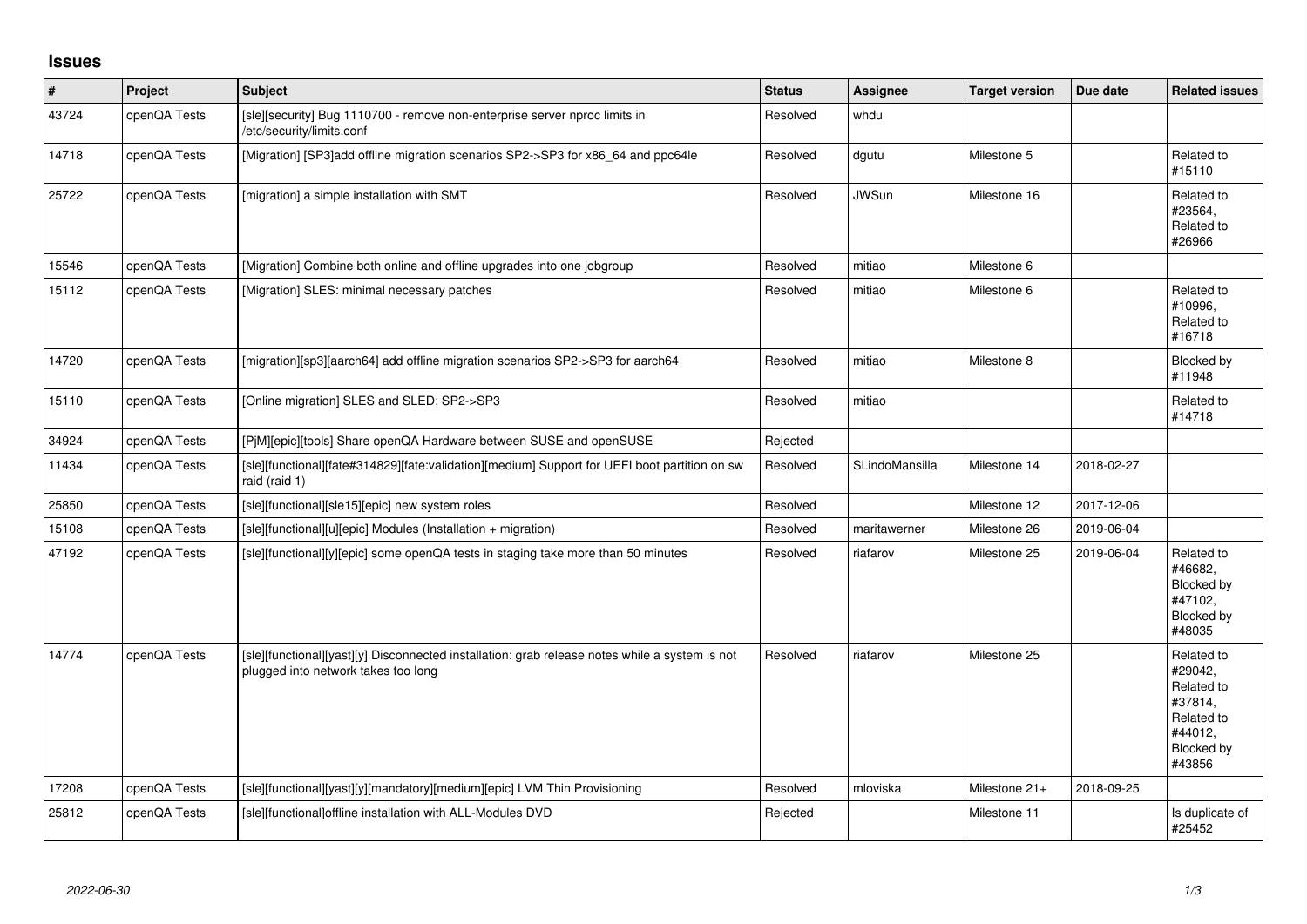| $\vert$ # | Project      | <b>Subject</b>                                                                                       | <b>Status</b> | <b>Assignee</b> | <b>Target version</b> | Due date | <b>Related issues</b> |
|-----------|--------------|------------------------------------------------------------------------------------------------------|---------------|-----------------|-----------------------|----------|-----------------------|
| 34411     | openQA Tests | [sle][migration] Bsc#1086818 Migration: new modules not correctly added                              | Resolved      | leli            |                       |          | Related to<br>#34069  |
| 80726     | openQA Tests | [SLE][Migration] data migration from openIdap2 -> 389-ds                                             | <b>New</b>    | coolgw          |                       |          |                       |
| 47195     | openQA Tests | [sle][migration][functional][u][epic] check orphaned_packages_check.pm for SLE installation<br>tests | Resolved      | mgriessmeier    | Milestone 28          |          |                       |
| 10832     | openQA Tests | [sle][sled]Dual-boot installation testing for SLED12 (SP2)                                           | Resolved      | GraceWang       |                       |          |                       |
| 17042     | openQA Tests | [sles][functional][modules] Modules installation                                                     | Resolved      | dgutu           | Milestone 8           |          |                       |
| 15306     | openQA Tests | [sles][functional]Feature 322050: Release lifecycle data for Toolchain Module                        | Resolved      | riafarov        | Milestone 9           |          |                       |
| 11708     | openQA Tests | Add-on installation: review zypper_Ir testcase                                                       | Resolved      | michalnowak     | Milestone 3           |          | Related to<br>#11460  |
| 11432     | openQA Tests | Feature 312751: snapper: cleanup rules based on free space and/or fill-level                         | Resolved      | dgutu           | Milestone 3           |          | Related to<br>#15036  |
| 11792     | openQA Tests | Feature 313516: implement image based snapshotting for btrfs analog to zfs send/receive              | Resolved      | mkravec         |                       |          |                       |
| 11436     | openQA Tests | Feature 317701: Additional bootloader testing: Do not use perl-bootloader in<br>vast2-bootloader     | Resolved      | okurz           | Milestone 3           |          |                       |
| 11440     | openQA Tests | Feature 317897: [BETA 1] Provide minimal possible size of a btrfs filesystem for resizing            | Resolved      | mkravec         | Milestone 3           |          |                       |
| 11442     | openQA Tests | Feature 317970: Remove creation of autoyast profile during installation                              | Resolved      | mkravec         | Milestone 3           |          |                       |
| 11444     | openQA Tests | Feature 318101: Show user defined comments in grub2 menu for snapshots                               | Closed        | dgutu           | Milestone 3           |          |                       |
| 11446     | openQA Tests | Feature 318144: Btrfs quota group improvements                                                       | Resolved      | mkravec         | Milestone 3           |          | Copied to<br>#13974   |
| 11448     | openQA Tests | Feature 318405: implement bash autocompletion for btrfs commands                                     | Resolved      | mkravec         | Milestone 3           |          |                       |
| 11450     | openQA Tests | Feature 318787: YaST logic on Network Restart while no confg changes were made                       | Resolved      | dzedro          | Milestone 3           |          |                       |
| 12908     | openQA Tests | Feature 318875 and 320919: Add Saltstack to the Advanced Systems Management Module                   | Resolved      |                 |                       |          |                       |
| 11452     | openQA Tests | Feature 318945: AutoYaST EULA display                                                                | Resolved      | mkravec         | Milestone 3           |          |                       |
| 11794     | openQA Tests | Feature 319335: <b>VNC:</b> Secondary viewonly password                                              | Resolved      | mkravec         |                       |          |                       |
| 11454     | openQA Tests | Feature 319624: YaST - Existing SSH Host Keys Dialog                                                 | Resolved      | dzedro          | Milestone 3           |          |                       |
| 11456     | openQA Tests | Feature 319639: Set hostname in Installer properly                                                   | Resolved      | michalnowak     | Milestone 3           |          |                       |
| 11458     | openQA Tests | Feature 319716: Automatic Update of YaST at beginning of the installation                            | Resolved      | okurz           | Milestone 3           |          |                       |
| 11798     | openQA Tests | Feature 319981: ACPI Support for AArch64                                                             | Resolved      | mkravec         |                       |          |                       |
| 11800     | openQA Tests | Feature 320292: ALPN support for openssl                                                             | Resolved      | michalnowak     | Milestone 3           |          |                       |
| 12910     | openQA Tests | Feature 320418: Proper placement of "encrypt filesystem" option                                      | Resolved      | okurz           | Milestone 3           |          |                       |
| 11460     | openQA Tests | Feature 320494: Disable installation source after installation if we register system                 | Resolved      | michalnowak     | Milestone 3           |          | Related to<br>#11708  |